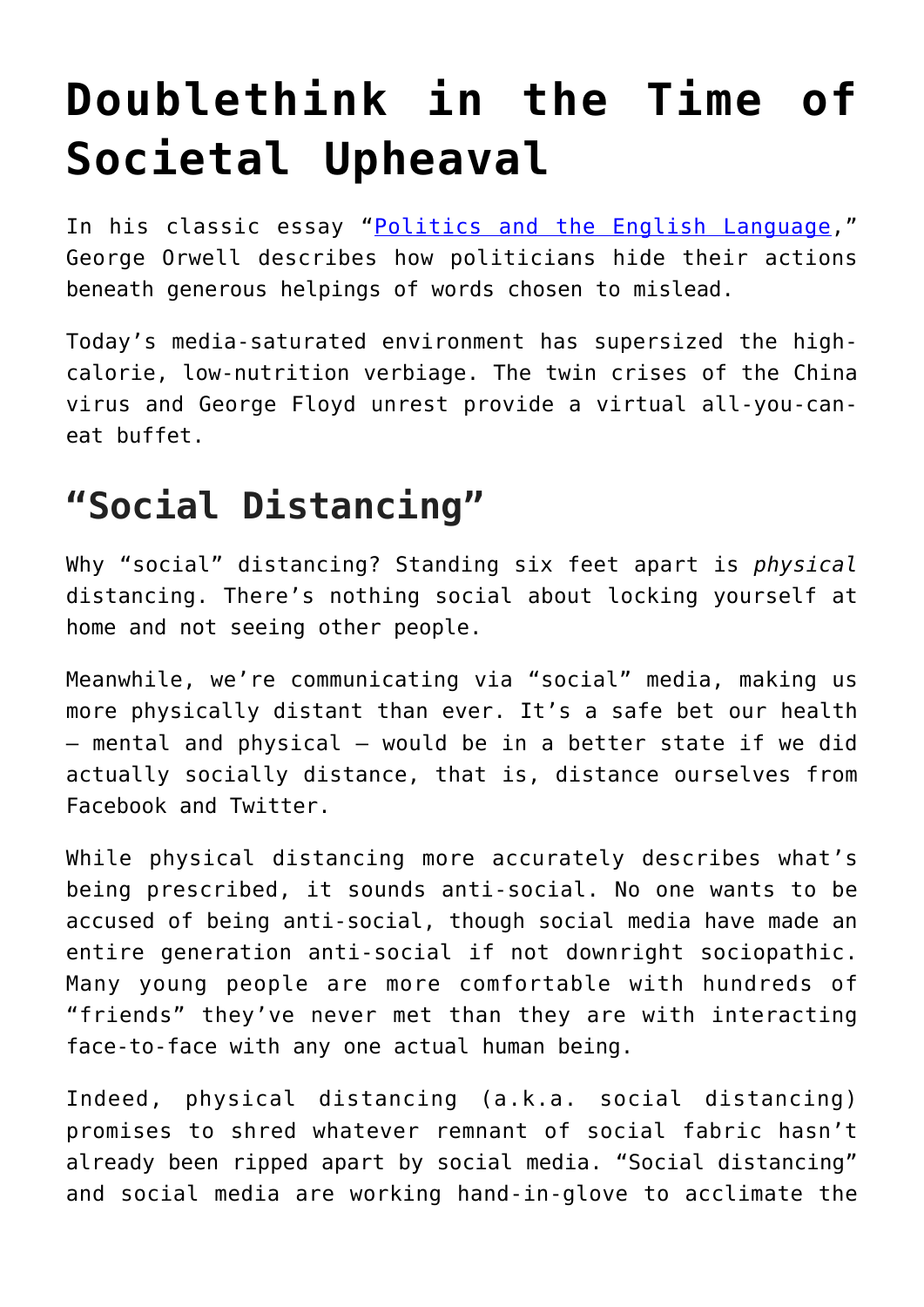populace to near-total daily physical isolation.

The locution "social distancing" also obscures this inconvenient reality: Government-ordered "physical distancing" may be infringing on the First Amendment's guarantee of the freedom of assembly.

## **"The New Normal"**

"New normal" is a perfect example of doublethink. "Normal" is what we are used to. If it's new, we're not used to it  $-$  it's different. Don't tell us we will have a "new normal" when what you actually mean is that things are going to be *different*.

And this is precisely what politicians don't want to say. The power of the concept of "normal" is its utility for weasel politicians. "Normal" is something invisible. We don't think about it; we consider it metaphysically preordained, something we have no control over; it's just, well, *normal*.

The verbal construction "new normal" leads us unconsciously to accept as inevitable a radically different society crafted by the powers-that-be – there's nothing to see here; accept it, that's just the way it is  $-$  it's "normal."

Franklin D. Roosevelt at least was honest about what he was doing. He said his New Deal would be a big change. New York's Emperor Cuomo and the mad Mayor de Blasio smuggle in their change schemes as an innocuous "new normal."

## **China Virus Hits the Achilles Heel**

The China virus has struck us in our Achilles heel.

I refer not just to our manufacturing supply chains, our healthcare system, or our bureaucratic CDC – though the virus certainly has exposed weaknesses in all of these.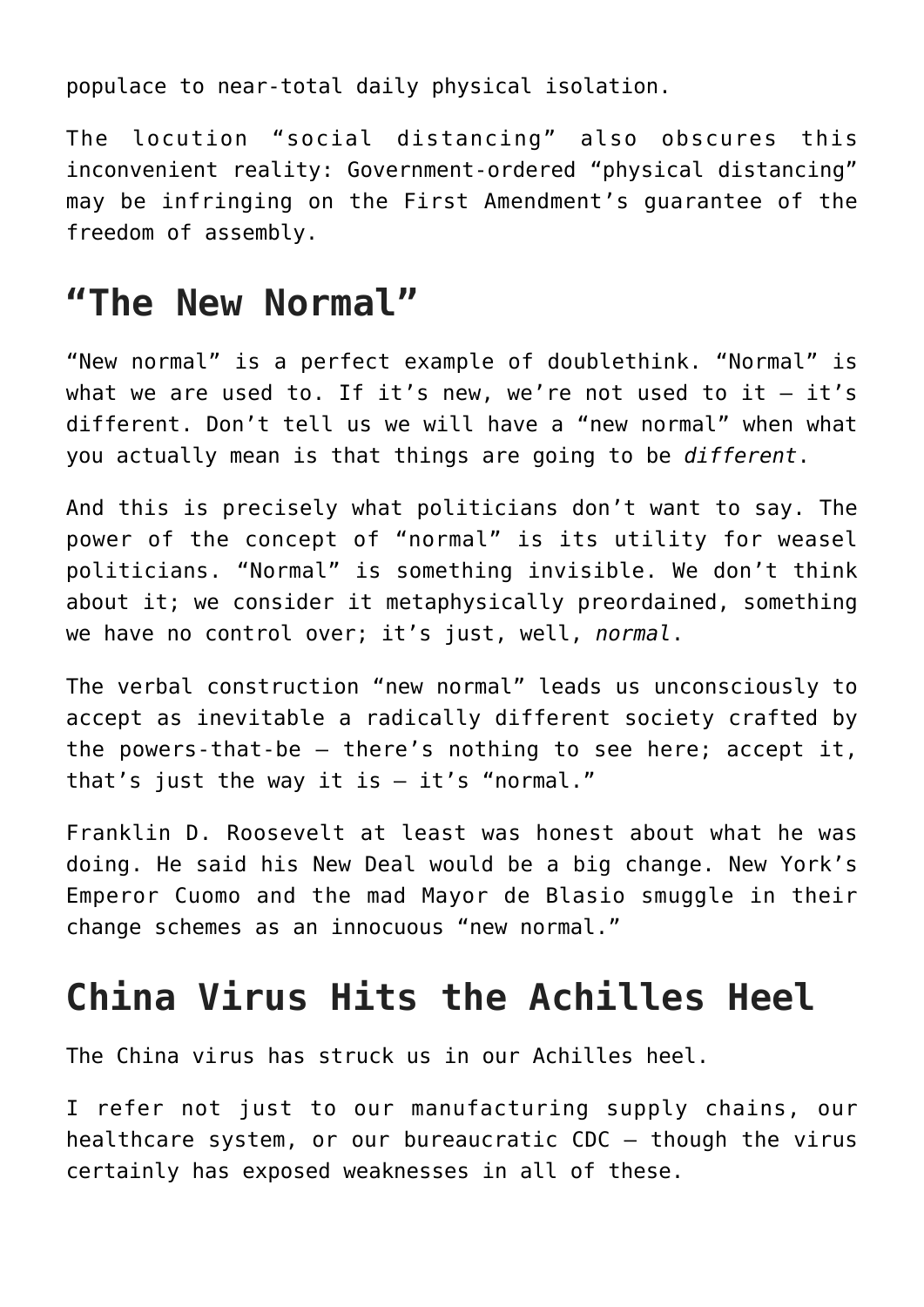It's also exposed a dangerous ideology infecting our society – safetyism.

Safetyism tells us that with the right technology, the right upbringing, and the right experts in charge we can have a perfectly risk-free society – and that this is not only achievable it's *desirable*.

Rather than seeing risk as an inevitable *feature* of life, something that helps us grow stronger in the overcoming, safetyism tells us risk is a bug that can (and should) be eradicated entirely.

As a corollary of this, the ideology of safetyism holds that the existence of any risk is a failure of someone (Trump, parents, young kids tired of being cooped up) or some system or human agency (the government) that could have anticipated and prevented it.

Like socialism, safetyism is yet another product of highmodernism, the creed that teaches scientific expertise, industrial technology, centralization, and social engineering will bring about heaven on earth and the universal salvation of humanity.

Jonathan Haidt and Gregory Lukianoff describe safetyism and its discontents in their article (and later [book\)](https://www.amazon.com/gp/product/0735224919/ref=as_li_tl?ie=UTF8&camp=1789&creative=9325&creativeASIN=0735224919&linkCode=as2&tag=intelltakeo0d-20&linkId=d5fda66c7768998d676edf04ab33dc49) "[The](https://www.theatlantic.com/magazine/archive/2015/09/the-coddling-of-the-american-mind/399356/) [Coddling of the American Mind](https://www.theatlantic.com/magazine/archive/2015/09/the-coddling-of-the-american-mind/399356/)."

Haidt and Lukianoff contend that safetyism and a learned affinity for authority are stronger among the professional upper-middle-class. These parents, obsessed with ensuring their children gain admission to elite universities, have structured every moment of their children's day from preschool onward. It is from these classes – social and university – that the managers of our technocratic society come.

Haidt and Lukianoff posit that by depriving our children of unsupervised play we have inadvertently taught them to expect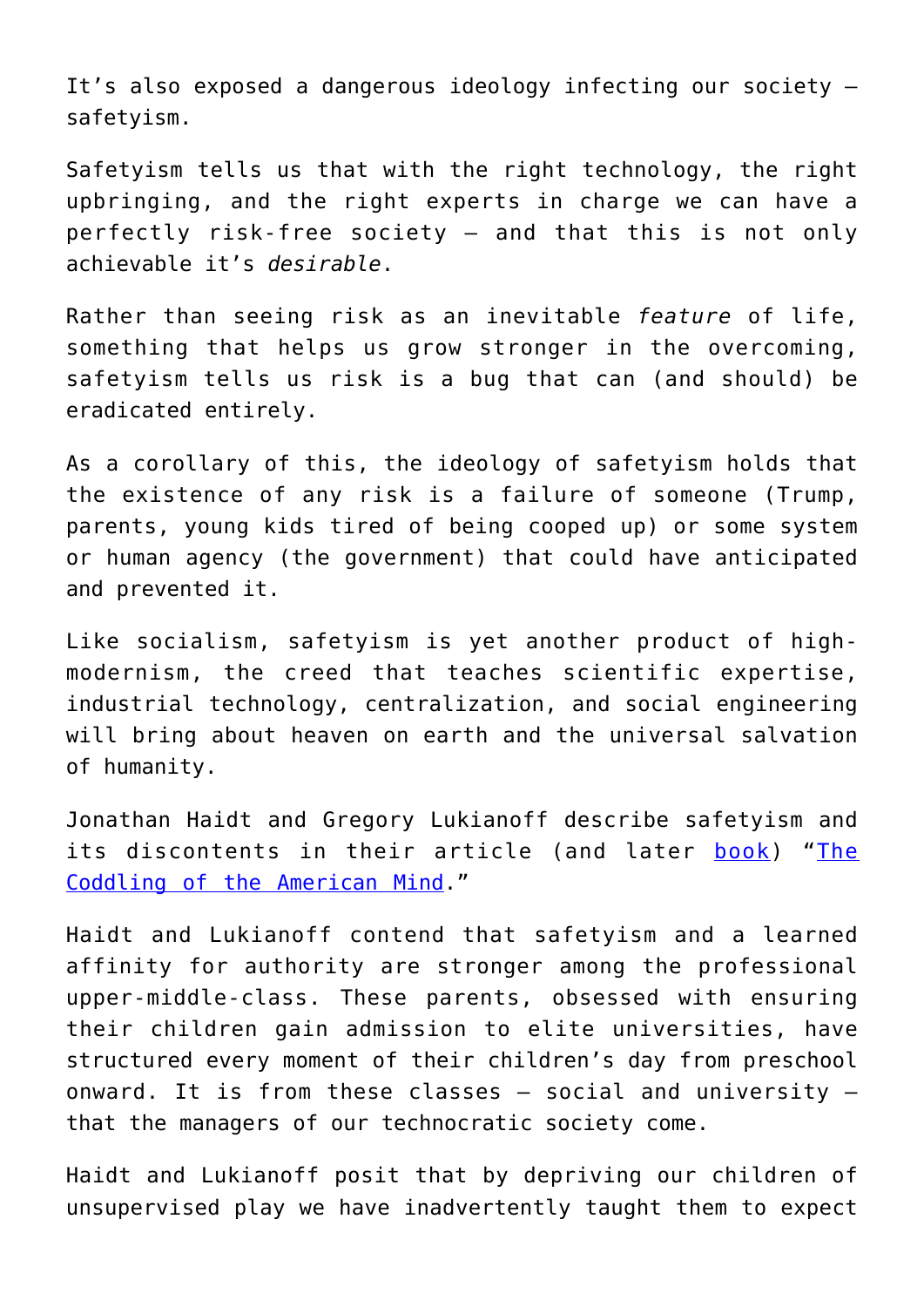an authority to resolve any and all conflict. Left alone in the sandbox, children will learn to sort things out on their own and figure out how to share the shovels and pails without asking mama. Everyone remembers the kid who went crying to his mother to tell the rest of us what to do. No one was more unlikable.

And yet we have raised a generation of mama's boys who see any conflict as "violence" and who cry for an authority – an act of Congress, a judge, the administrative state – to make it go away.

"There ought to be a law" used to be a joke; now it's the goto solution in our manically legalistic society.

Lawmakers, bureaucrats, and judges from the safetyism-infected professional class make the rules. Denizens of the corporate media, themselves offspring of the professional class, propagate the rules, and determine acceptable discourse. Social justice warrior media mobs, trained in academia, enforce the rules with shaming, deplatforming, and secondary boycotts.

Thus we have the psychological and economic foundations for an authoritarian society: Safetyism tells us all risks *can* be eliminated. Corporatism and socialism tell us a centrally managed economy *will* provide all our needs.

Ironically, we have come full circle as the generation that loves authority demands we abolish that most visible agency of authority: the police.

And we have another helping of word salad.

When the police defunders say they seek to "reimagine policing," do not take them at their word. Their words hide their true intent.

Consider: police departments are drawn primarily from the